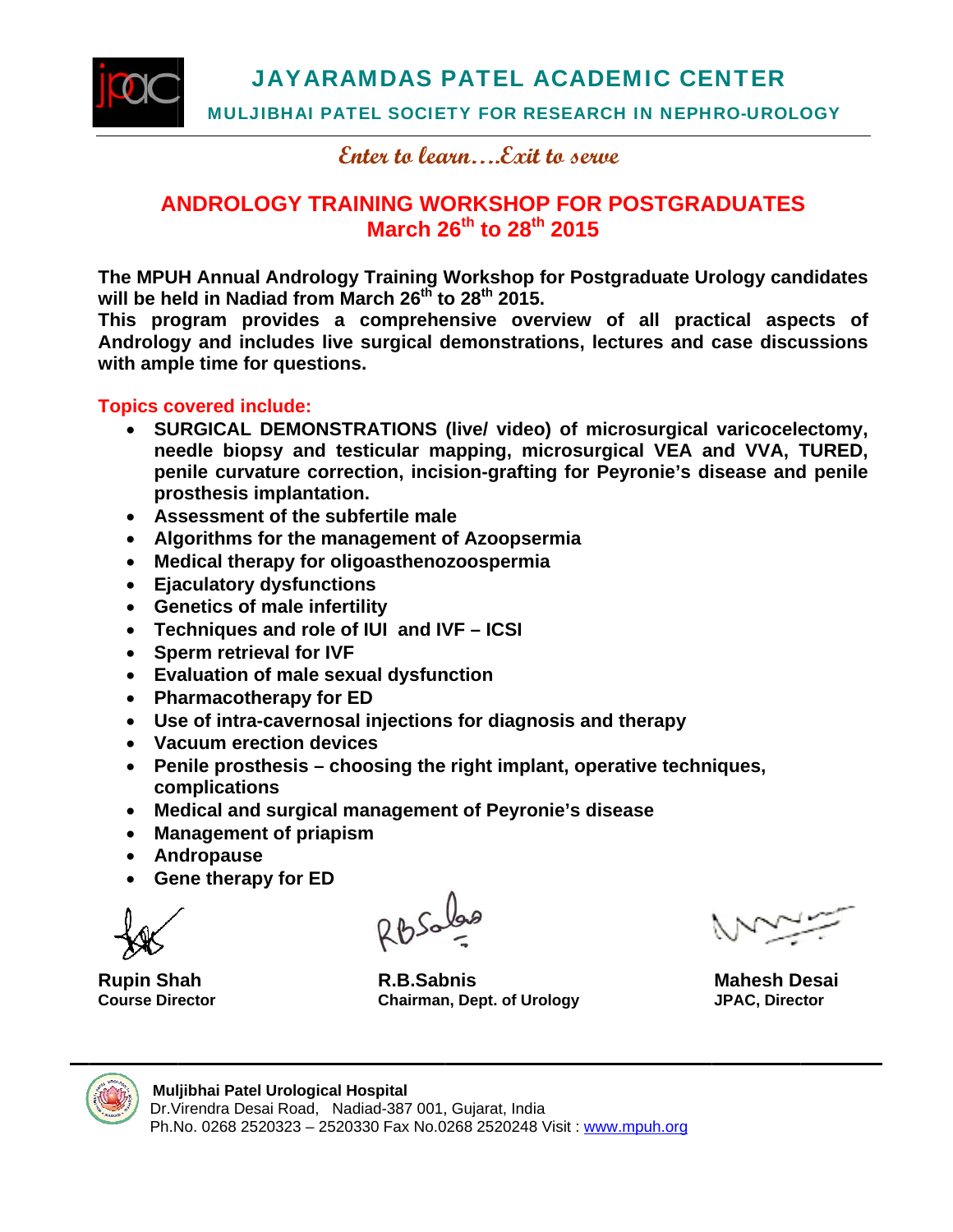**JAYARAMDAS PATEL ACADEMIC CENTER** 

MULJIBHAI PATEL SOCIETY FOR RESEARCH IN NEPHRO-UROLOGY

| Enter to learnExit to serve                                                                                                                                                                              |
|----------------------------------------------------------------------------------------------------------------------------------------------------------------------------------------------------------|
| Registration (Andrology: March 26 <sup>th</sup> to 28 <sup>th</sup> 2015)                                                                                                                                |
| <b>Last Name:</b><br><u> 1980 - Johann John Stone, mars and de film and de film and de film and de film and de film and de film and d</u>                                                                |
| <b>First Name:</b><br><u> 1989 - Johann Harry Harry Harry Harry Harry Harry Harry Harry Harry Harry Harry Harry Harry Harry Harry Harry</u>                                                              |
| <b>Second Name:</b><br><u> 1980 - Johann John Stein, mars an deutscher Stein und der Stein und der Stein und der Stein und der Stein und</u>                                                             |
| Name that you would like to have on the Certificate:                                                                                                                                                     |
| ,我们也不会有什么。""我们的人,我们也不会有什么?""我们的人,我们也不会有什么?""我们的人,我们也不会有什么?""我们的人,我们也不会有什么?""我们的人                                                                                                                         |
|                                                                                                                                                                                                          |
| <u> 1990 - Jan Samuel II, martin de la contrada de la contrada de la contrada de la contrada de la contrada de la</u>                                                                                    |
|                                                                                                                                                                                                          |
| Fax:<br><u> 1989 - Johann Stoff, amerikansk politiker (* 1908)</u>                                                                                                                                       |
|                                                                                                                                                                                                          |
|                                                                                                                                                                                                          |
| Mode of Payment: Draft in the name of "MPSRNU" payable at Nadiad. India                                                                                                                                  |
| Consultants - Rs 4000/-<br>Overseas: \$100                                                                                                                                                               |
| Postgraduates - Rs.1000/-                                                                                                                                                                                |
| Information & Registration: Dr Pradeep Ganatra - ganatra@mpuh.org (09824387701)                                                                                                                          |
| Logistics (Accommodation & Travel) : Mr Ajay Patel - ajay_patel353@yahoo.com (09537638833)                                                                                                               |
| All Communication will be by Email                                                                                                                                                                       |
| Duly Filled Form along with DD / at par cheque to be sent to                                                                                                                                             |
| Dr. Pradeep Ganatra<br>Co ordinator<br>Jayaramdas Patel Academic Centre<br>Muljibhai Patel Urological Hospital<br>Dr. Virendra Desai Road,<br>Nadiad- 387 001, Gujarat, INDIA<br>Email: ganatra@mpuh.org |



**Muljibhai Patel Urological Hospital**<br>Dr.Virendra Desai Road, Nadiad-387 001, Gujarat, India<br>Ph.No. 0268 2520323 – 2520330 Fax No.0268 2520248 Visit : <u>www.mpuh.org</u>